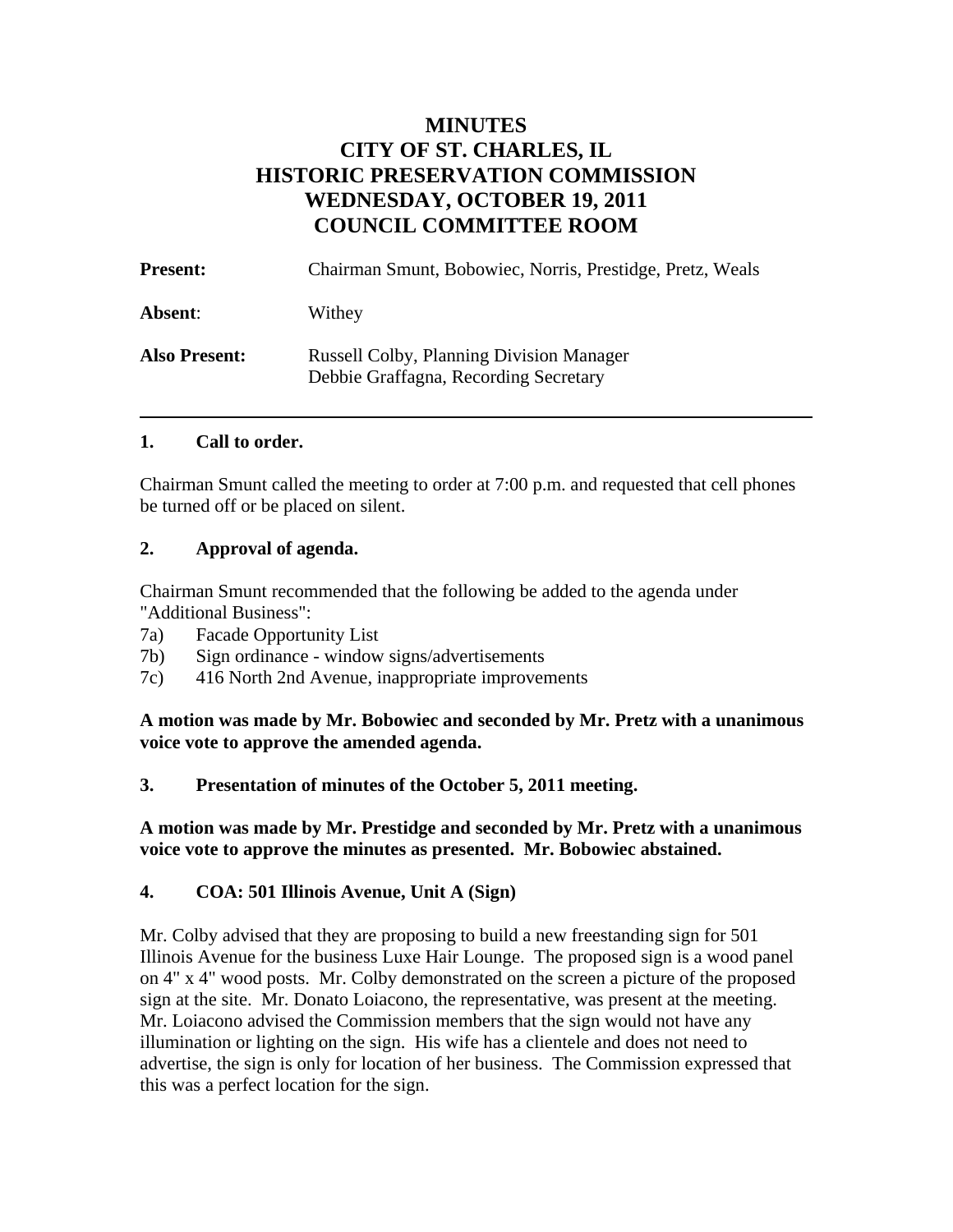Historic Preservation Commission Minutes – October 19, 2011 Page 2

### **A motion was made by Mr. Bobowiec and seconded by Mr. Pretz with a unanimous voice vote to approve the COA as presented.**

## **5. COA: 117 West Main Street**

Mr. Colby advised the Commission that the proposed project is a renovation of the building located at 117 West Main Street, which partially collapsed in August. Mr. Colby further added that no changes are proposed for the Main Street elevation at this time. Mr. David Gary, the owner of the property was present. The scope of the work included: partial removal of the masonry parapet wall running down the center of the roofline and replacement of the roof; replacing the west elevation entrance door with a standard sized double door and filling in the opening around the door with stone tile to match the existing material; adding a new storefront and entrance door on the southern half of the west elevation; replacing a solid door with a glass door on south elevation; filling in the basement entrance on the south elevation and creating a grade level brick paver patio with ornamental fencing; and removing the existing wood decks and stairs from the rear of the building and adding a new steel second floor deck on the south elevation.

The Commission questioned Mr. Gary on the replacement of the arch doorway on the west side. The Commission suggested to Mr. Gary to look into the Facade Improvement Program. Mr. Gary advised the Commission that there were some changes to his plans, he now only has one tenant, the second tenant cancelled today. He continued by advising the Commission of issues with the insurance, he has an existing tenant Szechwan Restaurant and wants to get them open so that they do not lose any more business. Mr. Norris demonstrated to the Commission the new layout with the paper drawing against the picture of the existing layout.

The Commission suggested to Mr. Gary that the new door and window on the west elevation be separated with more stone between them and felt that it would better balance out the wall. Mr. Gary explained that the stair case is in this area and this tenant space was small, with little light and he wants the tenant to be able to use this area to display their wares and make it inviting for customers. The Commission and Mr. Gary agreed that matching the mullion/casing with the second floor window would accomplish this without significantly reducing the window area. The Commission also suggested to Mr. Gary to use box awnings the same size on the upper and lower and felt that this would balance out the north and south sides.

Mr. Gary explained that he wants his building to blend with the First Street plaza. They discussed that he is filling in the basement and creating an open brick patio in the rear to be used by the tenant. He advised that he has had to replace the carpeting in the basement for the last tenant six times due to water damage. The Commission and Mr. Gary discussed the replacement of the existing rear decks and stairs. They discussed the doors, and it was advised that the doors will be matched with existing.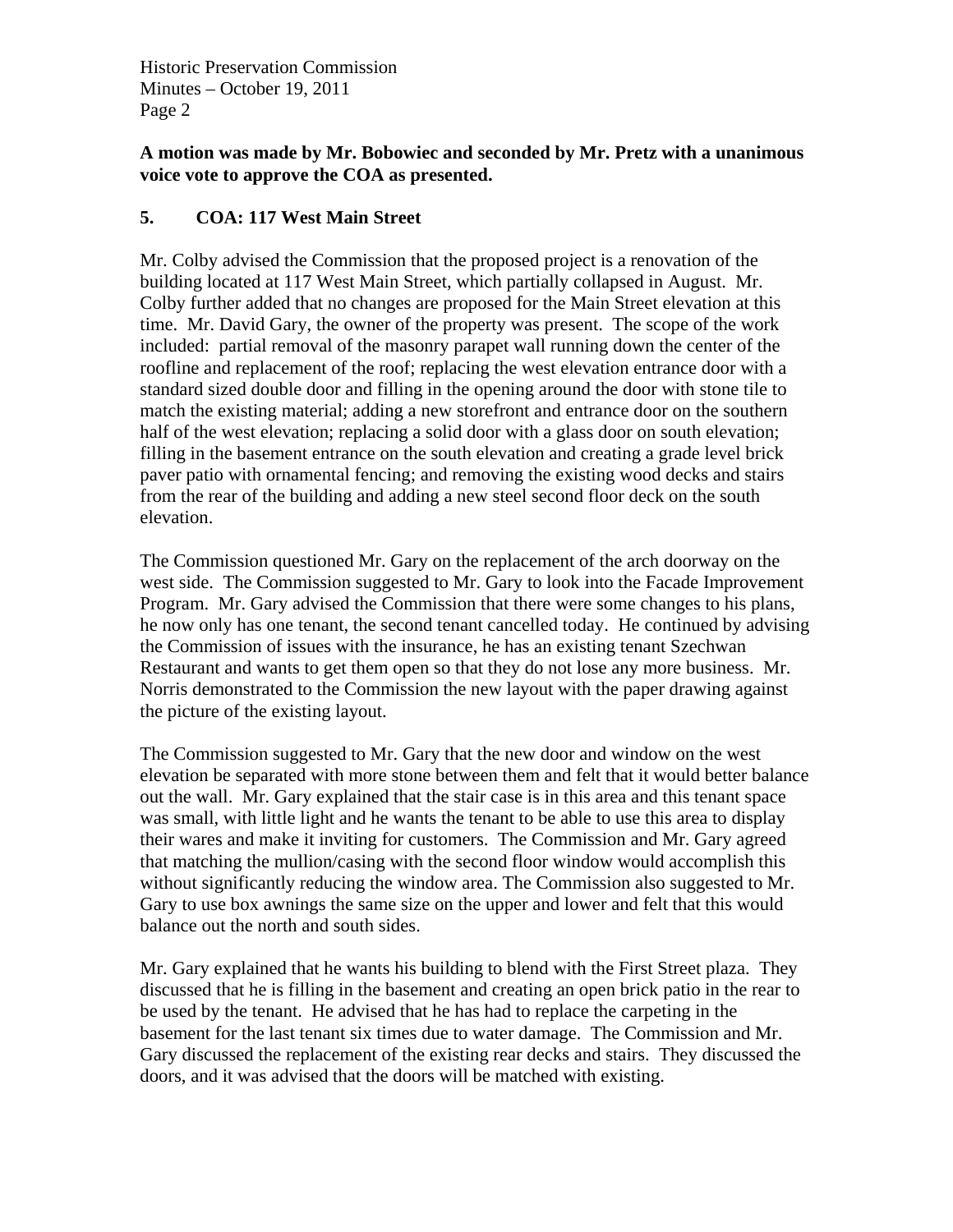Historic Preservation Commission Minutes – October 19, 2011 Page 3

#### **A motion was made by Mr. Norris and seconded by Mr. Bobowiec with a unanimous voice vote to approve the COA as presented, with the mullion/casing on the west elevation windows to match the second floor.**

Mr. Gary advised them that he would be coming back to them for a sign review. He is intending to have one sign with the tenants all on this sign. He explained that he was working on sign quotes and showed the Commission a picture of his proposed sign. The Commission expressed that they like the look of the sign and that he would need to apply for the sign permit and they would then review the details. It was also discussed that the sign must follow the square footage allowed by the Zoning Ordinance.

## **7. Additional business.**

a) Facade Opportunity List.

Chairman Smunt advised the Commission that the Downtown Partnership has selected to call the spreadsheet with the listing the "Facade Opportunity List." They felt that this was more of a positive than negative, therefore from here on this will be the title.

## b) Sign Ordinance.

Chairman Smunt questioned on adding to the sign ordinance regulations on signs that are inside the windows of businesses. Mr. Colby advised that the Zoning Ordinance is reviewed at the end of the year and advised that the Commission would need to summarize their thoughts and proposed changes and get them to him. The Commission discussed that the signs that they were referring to were the lighted as well as paper signs that businesses place in their windows and are not monitored by any ordinance. Mr. Colby advised that in checking with some of the communities that do have regulations on these signs, that they do not issue permits for them, they are based upon a percentage and only enforced on a compliant basis.

### c) 416 North 2nd Avenue - Inappropriate Improvements.

Chairman Smunt and all of the Commission members requested that the Building and Code Enforcement follow up on this work that was done without a building permit.

### **A motion was made by Mr. Prestidge and seconded by Mr. Pretz, with a unanimous voice vote for the Building and Code Enforcement Division Manager to notify the owner**.

The Commission discussed the improvements on the Craftsman style house on 3rd Avenue. The house is much larger that it appears and the owner is doing a nice job on preserving the wood and fixing the basement. The owner is planning on coming back next year for outside improvements.

### **8. Adjournment.**

### **A motion was made by Mr. Prestidge and seconded by Ms. Weals, with an unanimous voice vote to adjourn the meeting.**